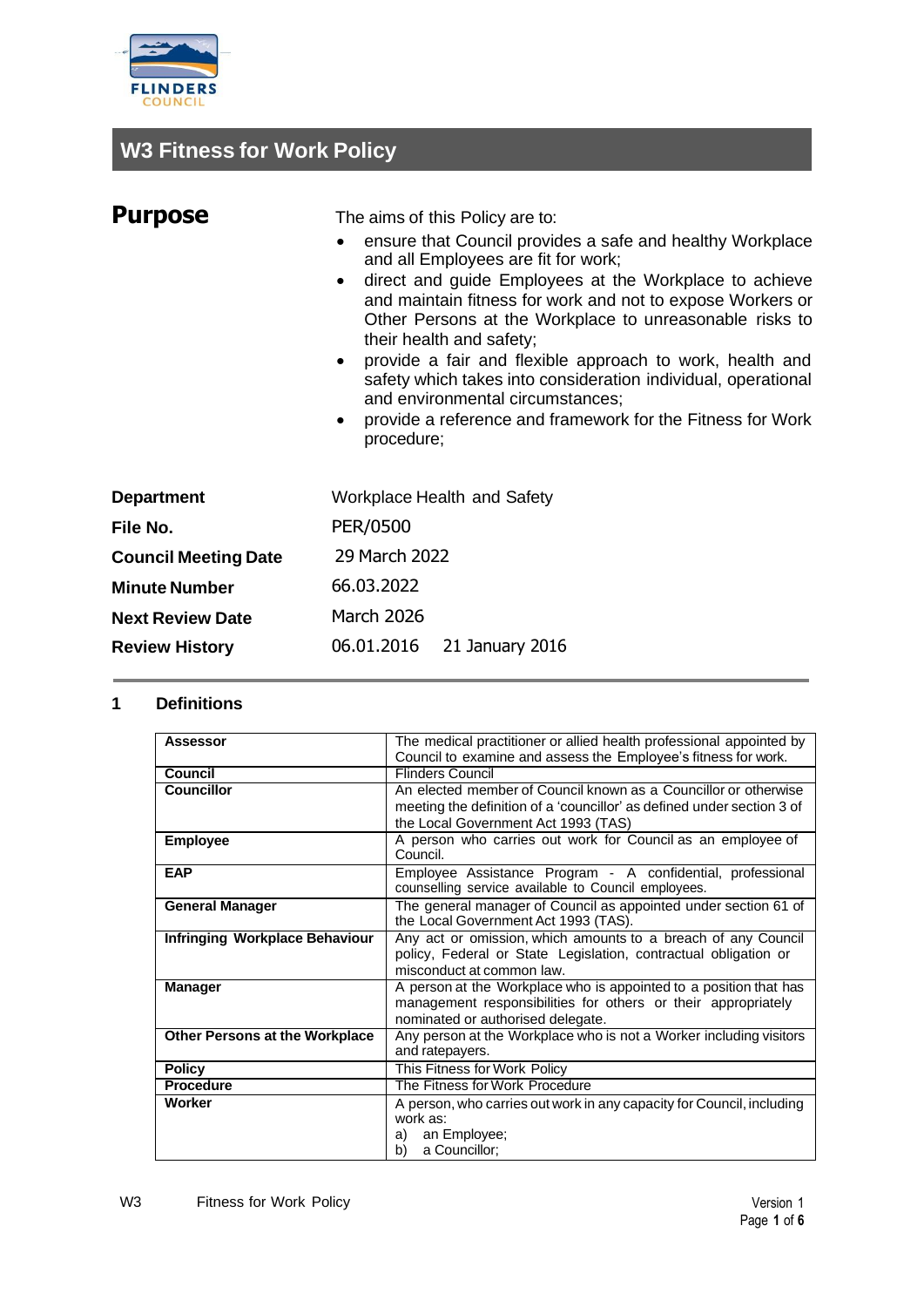

|                                       | a contractor or sub-contractor;<br>C)                                                                                    |
|---------------------------------------|--------------------------------------------------------------------------------------------------------------------------|
|                                       | d)<br>an employee of a contractor or subcontractor;                                                                      |
|                                       | an employee of a labour hire company who has been assigned<br>e)                                                         |
|                                       | to work at Council;                                                                                                      |
|                                       | an outworker:<br>f)                                                                                                      |
|                                       | an apprentice or trainee;<br>g)                                                                                          |
|                                       | a student gaining work experience; or<br>h)                                                                              |
|                                       | a volunteer.<br>g)                                                                                                       |
| <b>Workers with Prescribed Limits</b> | Classes of workers who are determined to reasonably fall within the                                                      |
|                                       | categories of Workers who have their maximum allowable BAC                                                               |
|                                       | prescribed by:                                                                                                           |
|                                       | legislation;<br>a)                                                                                                       |
|                                       | accreditation requirements of their position;<br>b)                                                                      |
|                                       | licensing requirements of their position; and/or<br>C)<br>d)                                                             |
| Workplace                             | other express regulation<br>A place where work is carried out for Council.                                               |
| <b>Training</b>                       | Council will provide all persons covered by this Policy with                                                             |
|                                       | appropriate training so they are made aware of their responsibilities                                                    |
|                                       | and obligations under the Policy.                                                                                        |
| <b>Amendment</b>                      | Council retains the sole discretion to vary, terminate or replace this                                                   |
|                                       | Policy from time to time. Council will consult before amendments                                                         |
|                                       | are made and will notify and train those the amendments apply to.                                                        |
| <b>Interpretation of Policy</b>       | The singular includes the plural and vice versa.<br>(a)                                                                  |
|                                       | A reference to any legislation includes all delegated<br>(b)                                                             |
|                                       | legislation<br>made<br>under<br>it<br>and<br>amendments,                                                                 |
|                                       | consolidations, replacements or re-enactments of any of                                                                  |
|                                       | them.                                                                                                                    |
|                                       | A reference to policy or procedure means any approved<br>(c)                                                             |
|                                       | policies or procedures of Council unless otherwise stated.                                                               |
|                                       | 'Including' and similar expressions are not words of<br>(d)<br>limitation.                                               |
|                                       |                                                                                                                          |
|                                       | A reference to a document (including this document) is to<br>(e)<br>that document as amended, novated or replaced unless |
|                                       | otherwise stated.                                                                                                        |
|                                       | (f)<br>Where a word or expression is given a particular meaning,                                                         |
|                                       | other parts of speech and grammatical forms of that word                                                                 |
|                                       | or expression have a corresponding meaning.                                                                              |
|                                       | Examples used in this Policy are for illustrative purposes<br>(g)                                                        |
|                                       | only and are not intended to be exhaustive and depending                                                                 |
|                                       | on the circumstances may or may not amount to Infringing                                                                 |
|                                       | Workplace Behaviour.                                                                                                     |
|                                       | Unless expressly provided for this Policy is not in any way<br>(h)                                                       |
|                                       | incorporated as part of any enterprise agreement and                                                                     |
|                                       | does not form part of any Employee's contract of                                                                         |
|                                       | employment and any applicable enterprise agreement or                                                                    |
|                                       | contract of employment will prevail over this Policy to the                                                              |
|                                       | extent of any inconsistency.<br>It is not intended that this Policy impose any obligations on<br>(i)                     |
|                                       | the Council or those covered by it that are unreasonable                                                                 |
|                                       | or contrary to the operation of Applicable Laws. Any                                                                     |
|                                       | obligation, direction, instruction or responsibility imposed                                                             |
|                                       | by this Policy must be carried out in a manner that an                                                                   |
|                                       | objective third party would consider to be fair and                                                                      |
|                                       | reasonable taking into account and in the context of all the                                                             |
|                                       | relevant Applicable Laws, operational and personal                                                                       |
|                                       | circumstances.                                                                                                           |
|                                       | Questions relating to the interpretation, application or enforcement                                                     |
|                                       | of this Policy should be directed to a person's Manager.                                                                 |
| <b>Reporting of Breaches</b>          | Persons covered under paragraph (Scope) must reasonably                                                                  |
|                                       | report breaches of Infringing Workplace Behaviour as follows:<br>For breaches by                                         |
|                                       |                                                                                                                          |
|                                       |                                                                                                                          |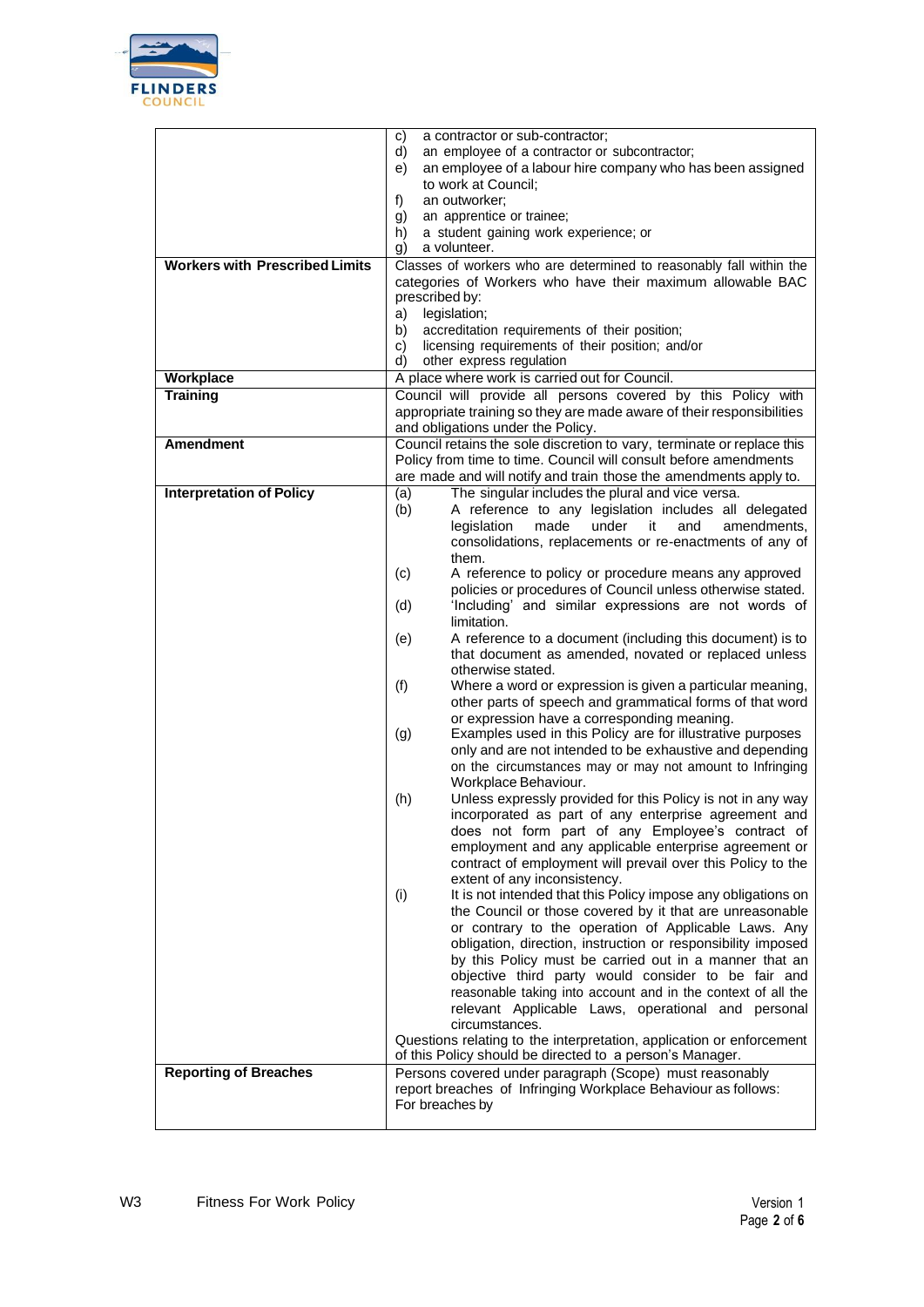

|                         | an Employee (other than the General Manager), or other<br>a)<br>Workers, the report must go to the reporting person's |
|-------------------------|-----------------------------------------------------------------------------------------------------------------------|
|                         | applicable Manager;                                                                                                   |
|                         |                                                                                                                       |
|                         | an Other Person at the Workplace, to the General<br>b)                                                                |
|                         | Manager; and/or                                                                                                       |
|                         | the General Manager the report must go to the Mayor (or<br>C)                                                         |
|                         | if unavailable to the next appropriately delegated                                                                    |
|                         | Councillor);                                                                                                          |
|                         | a Councillor report must go to the Mayor;<br>d)                                                                       |
|                         | The Mayor's report must go to the General Manager; and<br>e)                                                          |
|                         | as otherwise required or permitted by Applicable Laws.<br>f)                                                          |
| <b>Breach of Policy</b> | Persons covered under paragraph (Scope) who engage in                                                                 |
|                         | Infringing Workplace Behaviour may (as is appropriate and as                                                          |
|                         | applicable) be subject to appropriate disciplinary action in                                                          |
|                         | accordance with Disciplinary Policy and Procedure                                                                     |
|                         | (Employees), or removal from the Workplace or termination                                                             |
|                         | of services (Workers [other than Employees] and Other Persons at                                                      |
|                         | the Workplace). Infringing Workplace Behaviour may also amount                                                        |
|                         | to breaches of Applicable Laws:                                                                                       |
|                         | exposing individuals to legal proceedings; and<br>(a)                                                                 |
|                         |                                                                                                                       |
|                         | making Council vicariously liable for conduct of others.<br>(b)                                                       |
|                         |                                                                                                                       |

#### **2 Objective**

Flinders Council has a duty of care to ensure that all individuals are fit for work while they are on Council property or undertaking activities on Council's behalf.

An individual's fitness for work may be impaired by a variety of factors including the adverse effects of medical conditions, level of physical fitness, fatigue, occupational stress or the use of alcohol and other drugs.

Where it is believed that an individual may not be fit for work, then intervention is required to ensure that the risk to health or safety is managed.

#### **3 Scope**

- (a) This Policy covers and applies to Workers in relation to capacity for work where the illness or injury is not compensable under the *Workers Rehabilitation & Compensation Act 1988* (TAS).
- (b) This Policy does not cover or apply to behaviours that amount to or are dealt with by Council as:
	- (i) performance, which is dealt with under Council's Performance Management Policy; or
	- (ii) disciplinary matters, which are dealt with under Council's Disciplinary Policy.

#### **4 Policy**

#### 4.1 **Requirements**

a) Employees must comply with this Policy.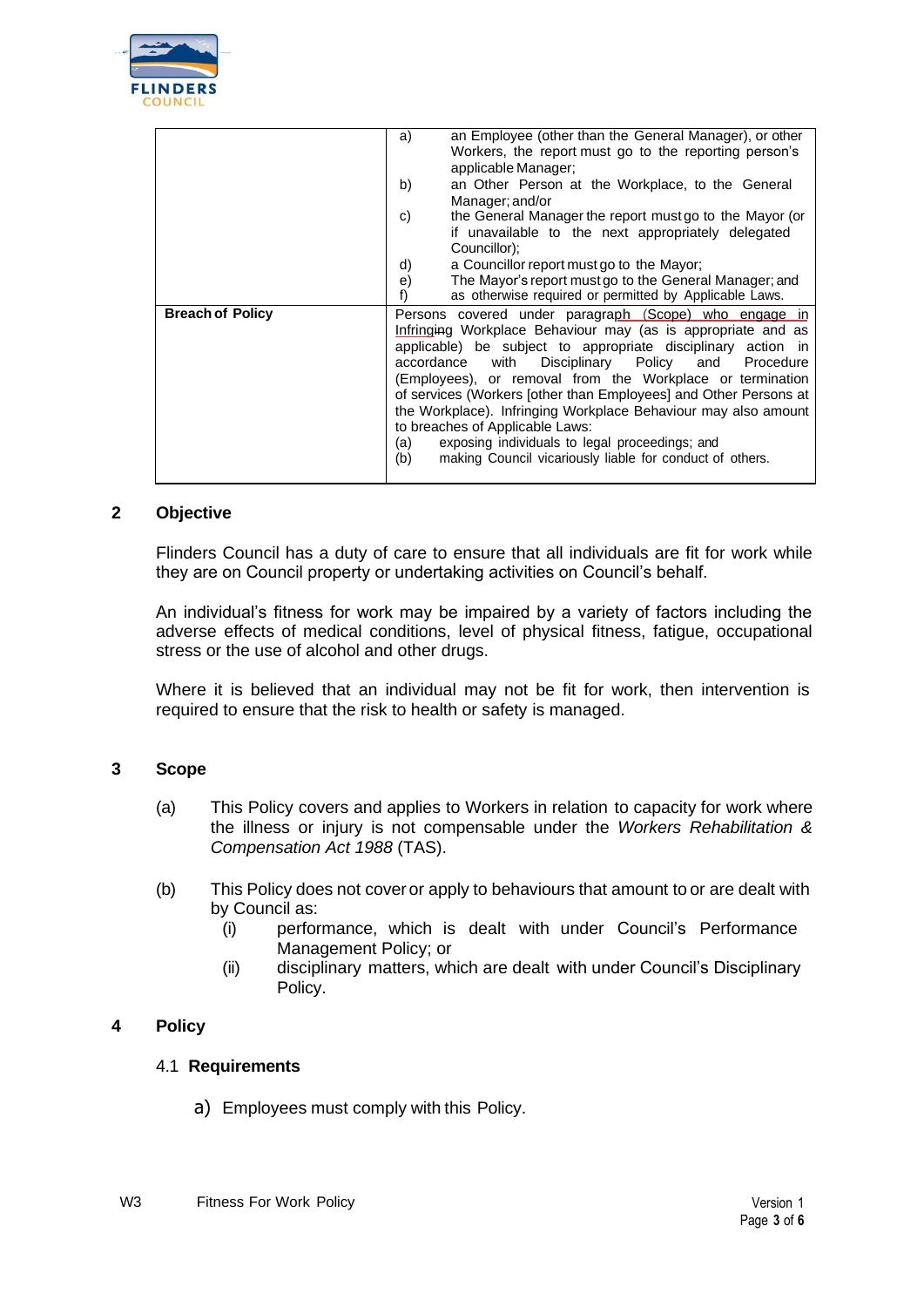

b) Managers must communicate and implement this Policy within their area of responsibility.

#### 4.2 **Role responsibilities**

4.2.1 Managers are responsible for:

- a) taking steps to ensure the health, safety and welfare at work of Workers and Other Persons at the Workplace;
- b) identifying and responding to concerns regarding a Worker's ability to safely perform the requirements of their role;
- c) treating all matters that relate to a Worker's health and fitness for work, seriously, respectfully, impartially and confidentially;
- d) ensuring consultation with Workers in injury, incapacity and illness management, rehabilitation and return to work planning;
- e) providing Workers with access to information about their entitlements, rights and responsibilities regarding their capacity for work;
- f) considering practicable adjustments to the Workplace to enable Workers to perform the inherent requirements of their role;
- g) considering alternative duties where practicable on either a temporary or permanent basis; and
- h) follow the Fitness for Work Procedure to manage Worker's fitness for work.
- **4.2.2** Workers are responsible for:
	- a) performing the requirements of their position;
	- b) not attending for work if they are not fit to perform the requirements of their position;
	- c) not performing any work-related tasks that creates an unreasonable risk to the health and safety of themselves, Workers or Other Persons at the Workplace;
	- d) notifying their Manager of any matter (which may include the medication they are taking) that may affect their ability to meet the requirements of their role or places the health and safety of themselves, Workers or Other Persons at the Workplace at risk;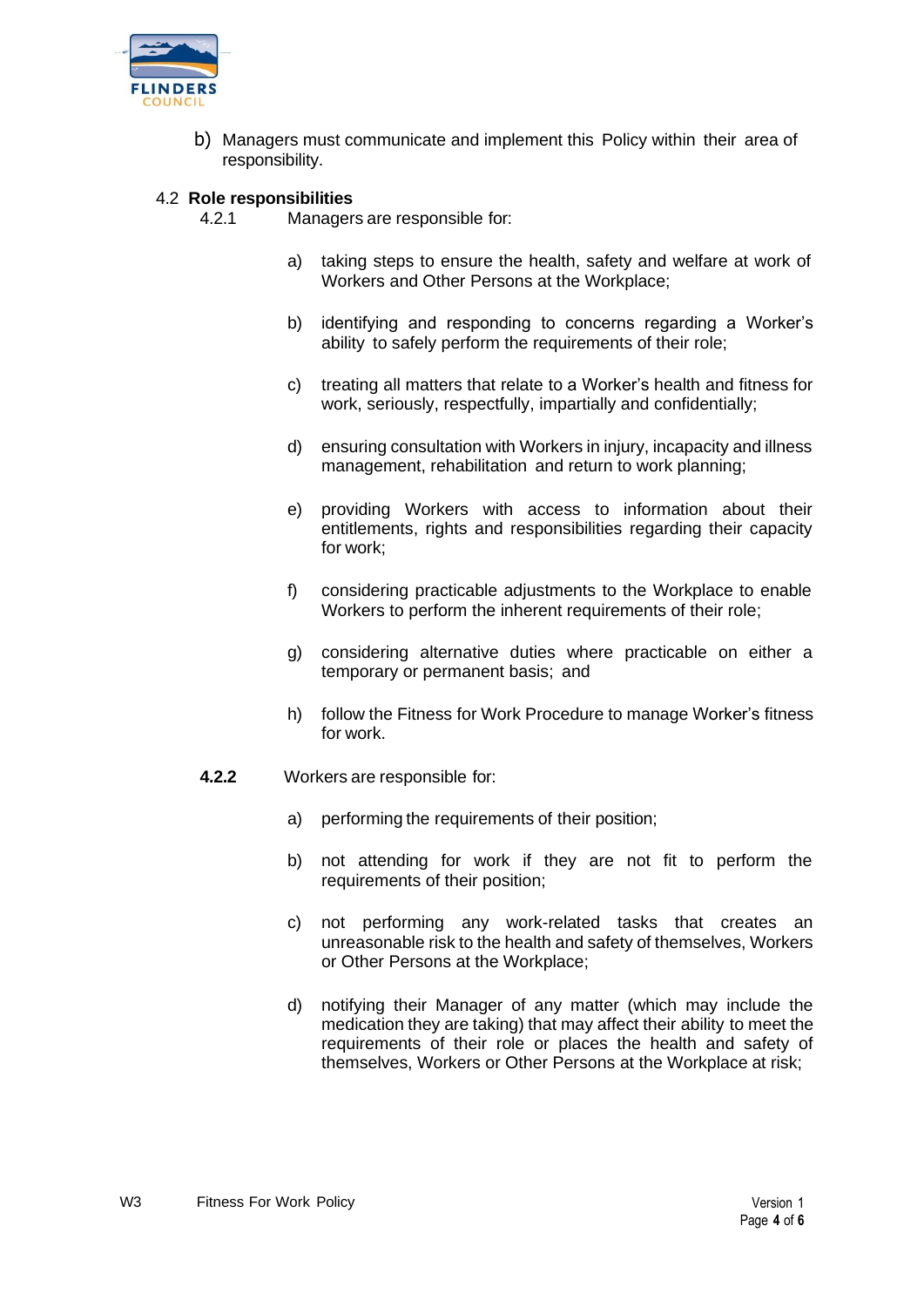

- e) managing individual factors which may adversely affect their fitness for work, such as ensuring adequate rest between periods of work;
- f) complying with any reasonable and lawful directions that are reasonably necessary to assess or manage risks to safety which arise from or relate to fitness for work. This may include for example attending assessments to determine fitness for work and providing information in reasonable time frames to Council; and
- g) notifying their Manager if they have any concerns regarding the fitness for work of another Worker or Other Persons at the Workplace and keeping any information confidential.

#### **4.3 Seeking Advice**

Council and/or the Worker may seek advice from a medical or allied health practitioner to ensure compliance with this Policy.

## **4.4 EAP**

- a) Council will provide wellbeing support through the provision of counselling and other relevant assistance where reasonable and appropriate.
- b) Access to the EAP is either by self-referral or recommendation by Council's nominated appropriate person.

#### **4.5 Privacy and Confidentiality**

- a) All information related to fitness for work is considered sensitive and will be treated as strictly confidential.
- b) Council will not use personal information collected from Workers in a manner that contravenes the Applicable Laws or this Policy.
- c) Personal information obtained in accordance with this Policy shall not be released to any person not involved in the management of the Worker, unless the release of the personal information is authorised by the Worker, except:
	- i. in accordance with or as required by the Applicable Laws;
	- ii. if the personal information is necessary or relevant in relation to a dispute between Council and/or the Worker in which case the information can be released as is reasonably necessary for the purposes of resolving the dispute.

#### **4.6 Managing fitness for work**